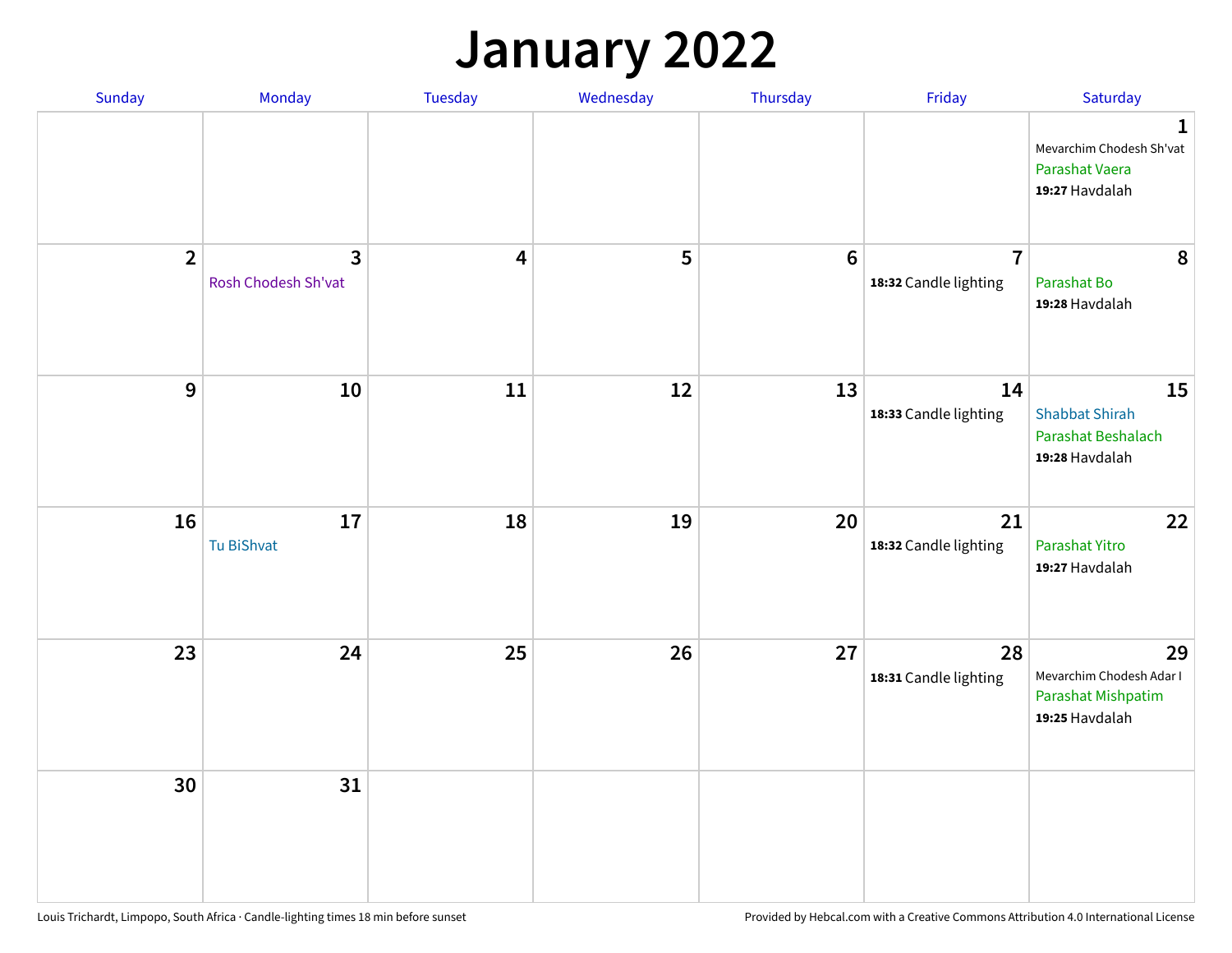# **February 2022**

| Sunday  | Monday                  | <b>Tuesday</b>                      | Wednesday                             | Thursday | Friday                                           | Saturday                                                                                          |
|---------|-------------------------|-------------------------------------|---------------------------------------|----------|--------------------------------------------------|---------------------------------------------------------------------------------------------------|
|         |                         | $\mathbf{1}$<br>Rosh Chodesh Adar I | $\overline{2}$<br>Rosh Chodesh Adar I | 3        | $\overline{\mathbf{4}}$<br>18:28 Candle lighting | 5<br>Parashat Terumah<br>19:21 Havdalah                                                           |
| $\bf 6$ | $\overline{\mathbf{7}}$ | 8                                   | 9                                     | 10       | ${\bf 11}$<br>18:24 Candle lighting              | 12<br>Parashat Tetzaveh<br>19:17 Havdalah                                                         |
| 13      | 14                      | 15<br><b>Purim Katan</b>            | 16                                    | 17       | 18<br>18:19 Candle lighting                      | 19<br>Parashat Ki Tisa<br>19:11 Havdalah                                                          |
| 20      | 21                      | 22                                  | 23                                    | 24       | 25<br>18:14 Candle lighting                      | 26<br><b>Shabbat Shekalim</b><br>Mevarchim Chodesh Adar II<br>Parashat Vayakhel<br>19:06 Havdalah |
| 27      | 28                      |                                     |                                       |          |                                                  |                                                                                                   |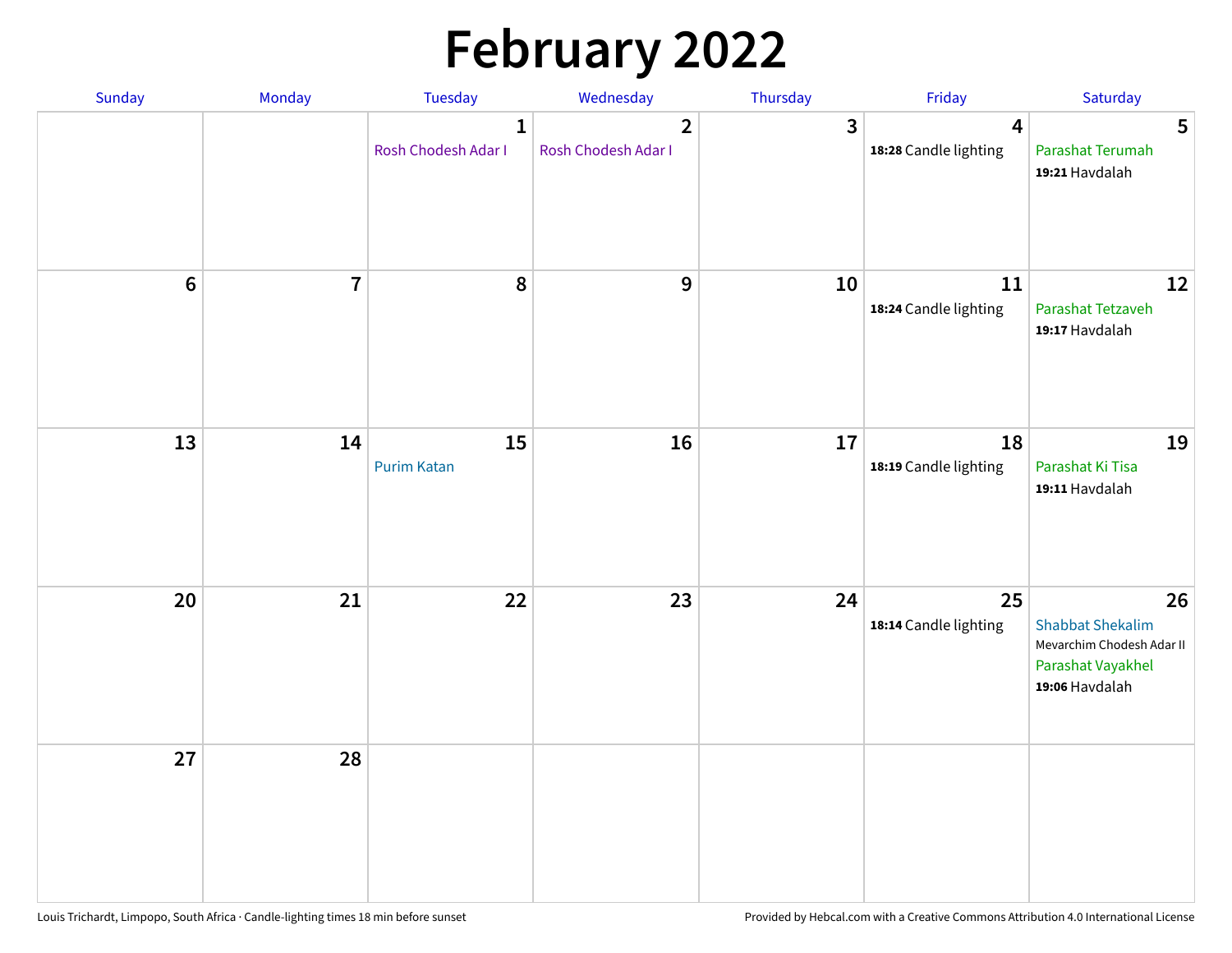## **March 2022**

| Sunday         | Monday         | Tuesday      | Wednesday                                                                                | Thursday                  | Friday                                              | Saturday                                                                                   |
|----------------|----------------|--------------|------------------------------------------------------------------------------------------|---------------------------|-----------------------------------------------------|--------------------------------------------------------------------------------------------|
|                |                | $\mathbf{1}$ | $\overline{2}$                                                                           | 3<br>Rosh Chodesh Adar II | 4<br>Rosh Chodesh Adar II<br>18:08 Candle lighting  | 5<br>Parashat Pekudei<br>18:59 Havdalah                                                    |
| $6\phantom{1}$ | $\overline{7}$ | 8            | $9$                                                                                      | 10                        | 11<br>18:01 Candle lighting                         | 12<br><b>Shabbat Zachor</b><br>Parashat Vayikra<br>18:53 Havdalah                          |
| 13             | 14             | 15           | 16<br>04:56 Fast begins<br><b>Ta'anit Esther</b><br>18:42 Fast ends<br><b>Erev Purim</b> | 17<br>Purim               | 18<br><b>Shushan Purim</b><br>17:55 Candle lighting | 19<br>Parashat Tzav<br>18:46 Havdalah                                                      |
| 20             | 21             | 22           | 23                                                                                       | 24                        | 25<br>17:48 Candle lighting                         | 26<br><b>Shabbat Parah</b><br>Mevarchim Chodesh Nisan<br>Parashat Shmini<br>18:39 Havdalah |
| 27             | 28             | 29           | 30                                                                                       | 31                        |                                                     |                                                                                            |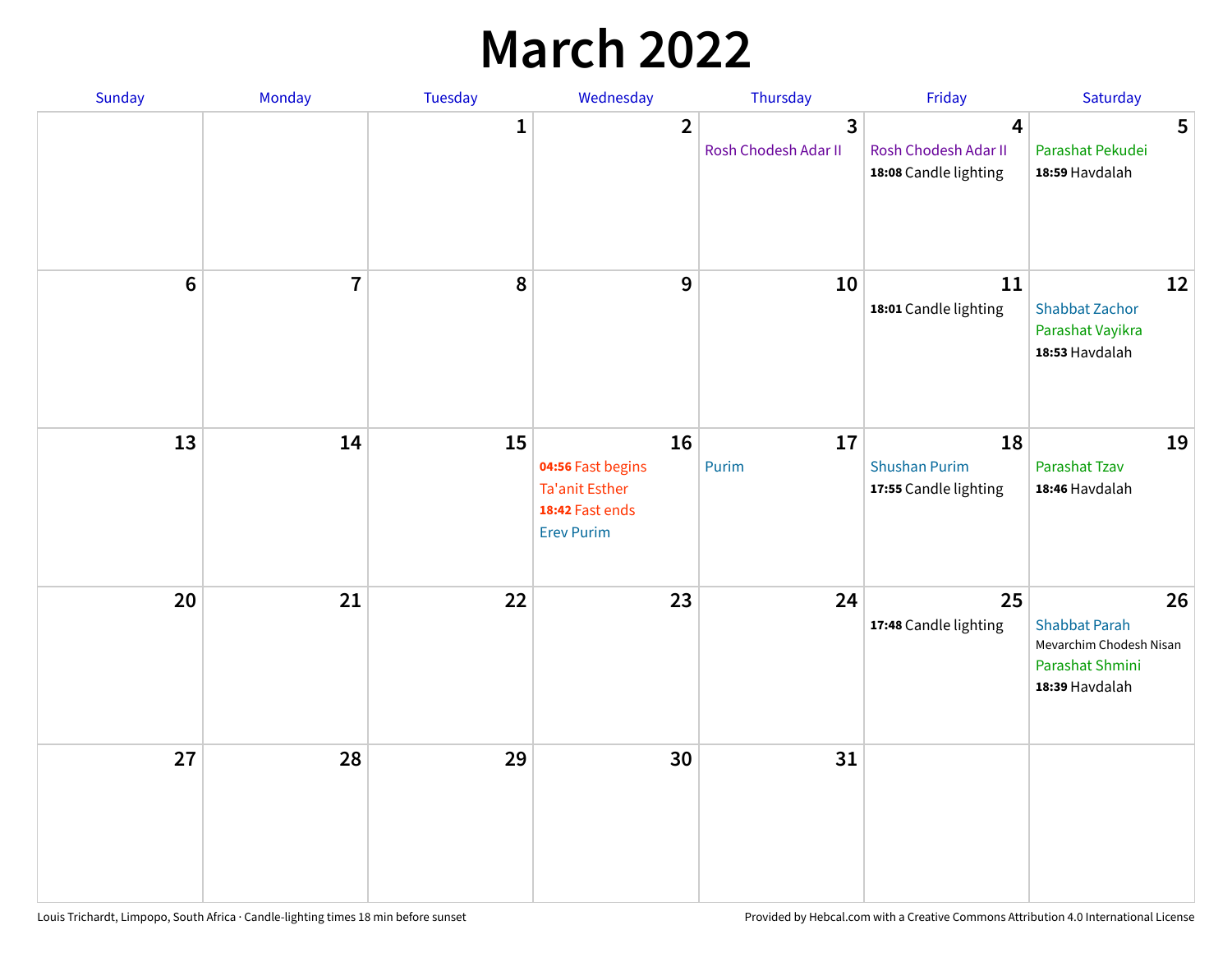## **April 2022**

| Sunday                                   | Monday                  | <b>Tuesday</b>         | Wednesday             | Thursday                                        | Friday                                                                                            | Saturday                                                                                               |
|------------------------------------------|-------------------------|------------------------|-----------------------|-------------------------------------------------|---------------------------------------------------------------------------------------------------|--------------------------------------------------------------------------------------------------------|
|                                          |                         |                        |                       |                                                 | $\mathbf{1}$<br>17:41 Candle lighting                                                             | 2<br><b>Shabbat HaChodesh</b><br><b>Rosh Chodesh Nisan</b><br><b>Parashat Tazria</b><br>18:32 Havdalah |
| 3                                        | 4                       | 5                      | $6\phantom{1}6$       | $\overline{7}$                                  | 8<br>17:35 Candle lighting                                                                        | 9<br><b>Shabbat HaGadol</b><br>Parashat Metzora<br>18:26 Havdalah                                      |
| 10                                       | 11<br>Yom HaAliyah      | 12                     | 13                    | 14                                              | 15<br>05:07 Fast begins<br><b>Ta'anit Bechorot</b><br><b>Erev Pesach</b><br>17:29 Candle lighting | 16<br>Pesach I<br>18:20 Candle lighting                                                                |
| 17<br><b>Pesach II</b><br>18:19 Havdalah | 18<br>Pesach III (CH"M) | 19<br>Pesach IV (CH"M) | 20<br>Pesach V (CH"M) | 21<br>Pesach VI (CH"M)<br>17:24 Candle lighting | 22<br><b>Pesach VII</b><br>17:23 Candle lighting                                                  | 23<br><b>Pesach VIII</b><br>18:14 Havdalah                                                             |
| 24                                       | 25                      | 26                     | 27                    | 28<br>Yom HaShoah                               | 29<br>17:18 Candle lighting                                                                       | 30<br>Mevarchim Chodesh Iyyar<br>Parashat Achrei Mot<br>18:10 Havdalah                                 |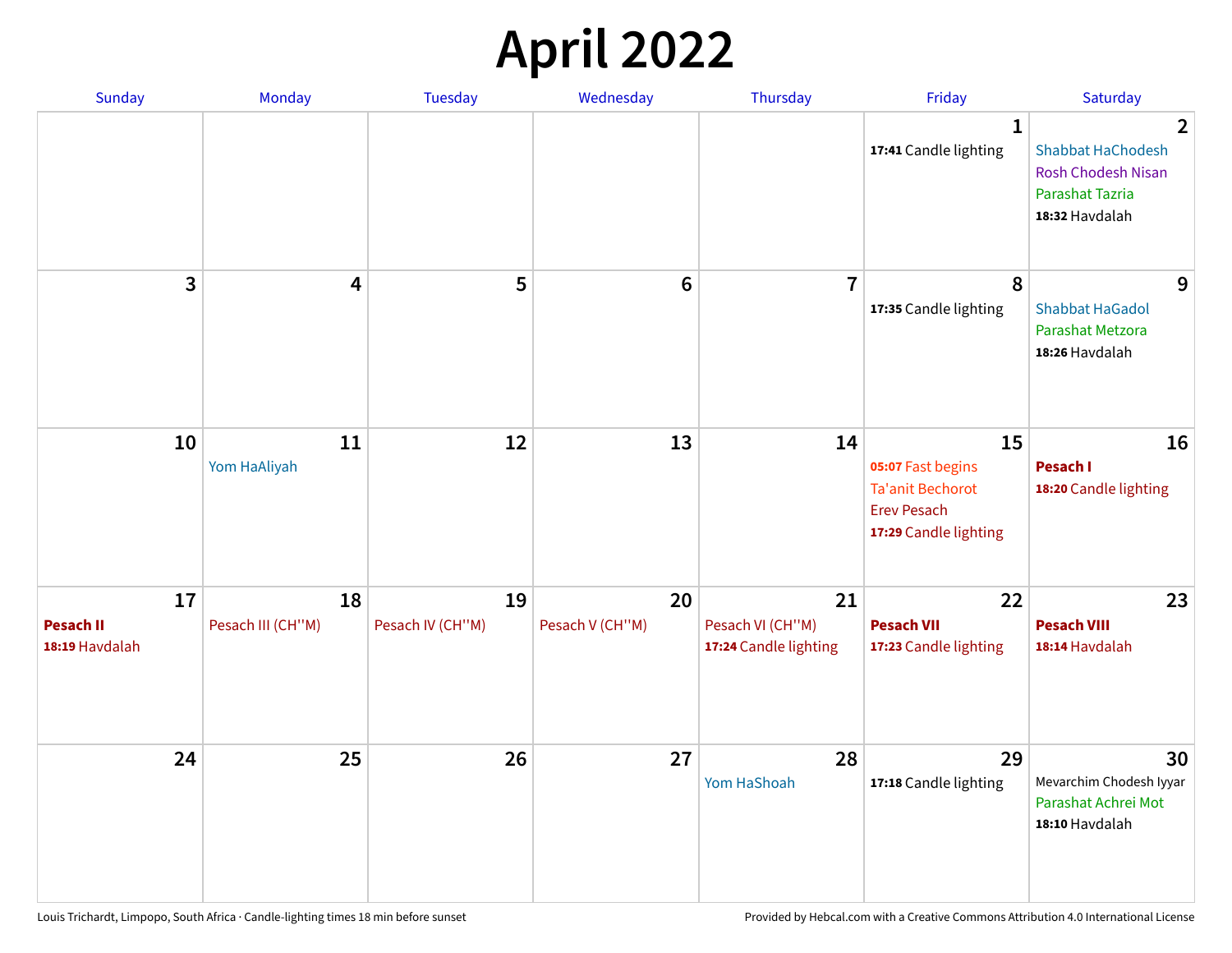## **May 2022**

| Sunday                             | Monday                               | Tuesday                         | Wednesday          | Thursday            | Friday                                  | Saturday                                                               |
|------------------------------------|--------------------------------------|---------------------------------|--------------------|---------------------|-----------------------------------------|------------------------------------------------------------------------|
| $\mathbf{1}$<br>Rosh Chodesh Iyyar | $\overline{2}$<br>Rosh Chodesh Iyyar | 3                               | 4<br>Yom HaZikaron | 5<br>Yom HaAtzma'ut | $6\phantom{1}$<br>17:13 Candle lighting | $\overline{7}$<br>Parashat Kedoshim<br>18:06 Havdalah                  |
| 8                                  | 9                                    | 10                              | 11                 | 12                  | 13<br>17:09 Candle lighting             | 14<br><b>Parashat Emor</b><br>18:03 Havdalah                           |
| 15<br>Pesach Sheni                 | 16                                   | 17                              | 18                 | 19<br>Lag BaOmer    | 20<br>17:07 Candle lighting             | 21<br>Parashat Behar<br>18:00 Havdalah                                 |
| 22                                 | 23                                   | 24                              | 25                 | 26                  | 27<br>17:05 Candle lighting             | 28<br>Mevarchim Chodesh Sivan<br>Parashat Bechukotai<br>17:59 Havdalah |
| 29<br>Yom Yerushalayim             | 30                                   | 31<br><b>Rosh Chodesh Sivan</b> |                    |                     |                                         |                                                                        |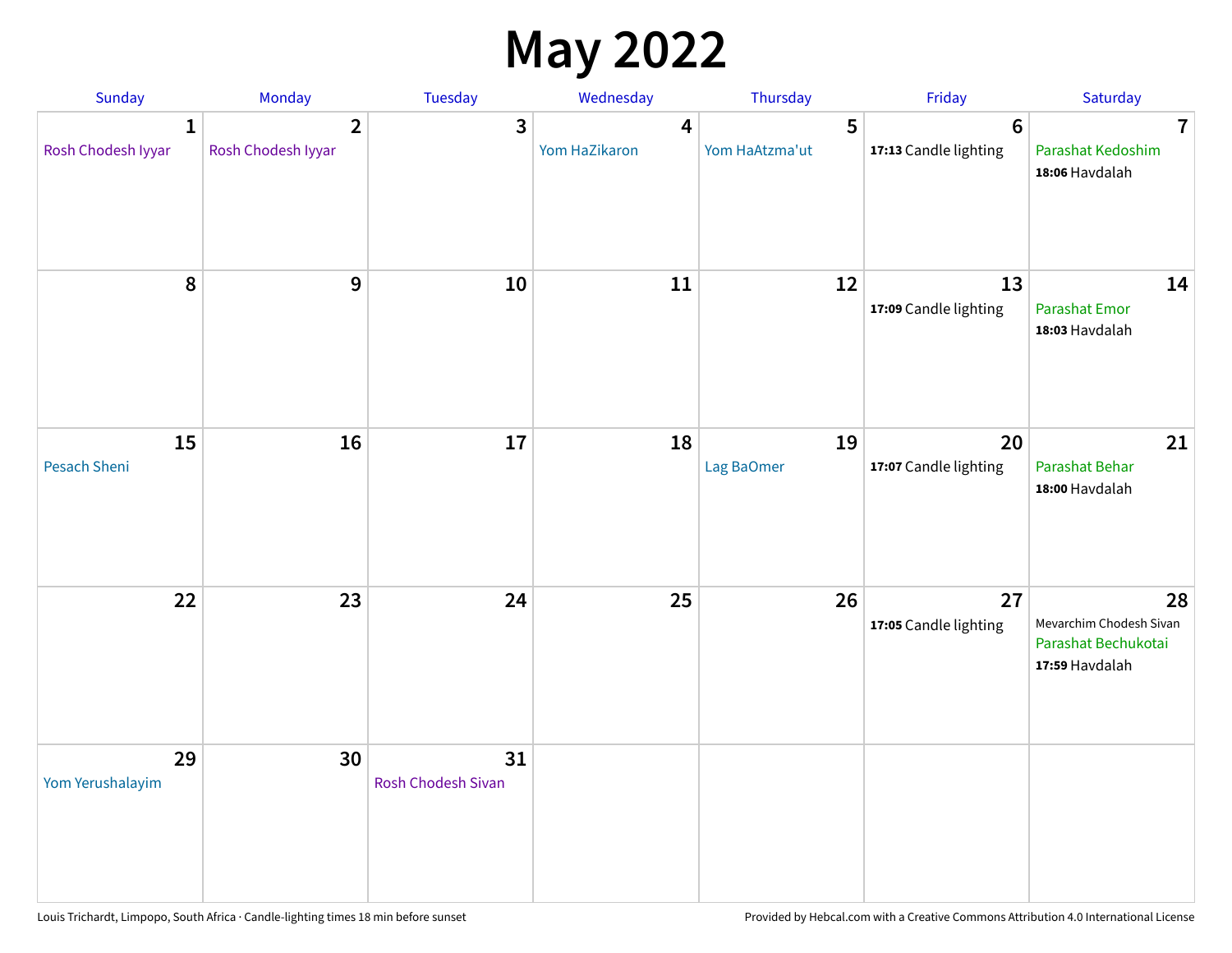#### **June 2022**

| Sunday                                         | Monday                                       | <b>Tuesday</b> | Wednesday                       | Thursday                        | Friday                      | Saturday                                                               |
|------------------------------------------------|----------------------------------------------|----------------|---------------------------------|---------------------------------|-----------------------------|------------------------------------------------------------------------|
|                                                |                                              |                | 1                               | $\overline{2}$                  | 3<br>17:04 Candle lighting  | 4<br><b>Erev Shavuot</b><br>Parashat Bamidbar<br>17:58 Candle lighting |
| 5<br><b>Shavuot I</b><br>17:58 Candle lighting | $6\,$<br><b>Shavuot II</b><br>17:58 Havdalah | $\overline{7}$ | 8                               | $9\,$                           | 10<br>17:04 Candle lighting | 11<br><b>Parashat Nasso</b><br>17:59 Havdalah                          |
| 12                                             | 13                                           | 14             | 15                              | 16                              | 17<br>17:04 Candle lighting | 18<br>Parashat Beha'alotcha<br>17:59 Havdalah                          |
| 19                                             | 20                                           | 21             | 22                              | 23                              | 24<br>17:06 Candle lighting | 25<br>Mevarchim Chodesh Tamuz<br>Parashat Sh'lach<br>18:01 Havdalah    |
| 26                                             | 27                                           | 28             | 29<br><b>Rosh Chodesh Tamuz</b> | 30<br><b>Rosh Chodesh Tamuz</b> |                             |                                                                        |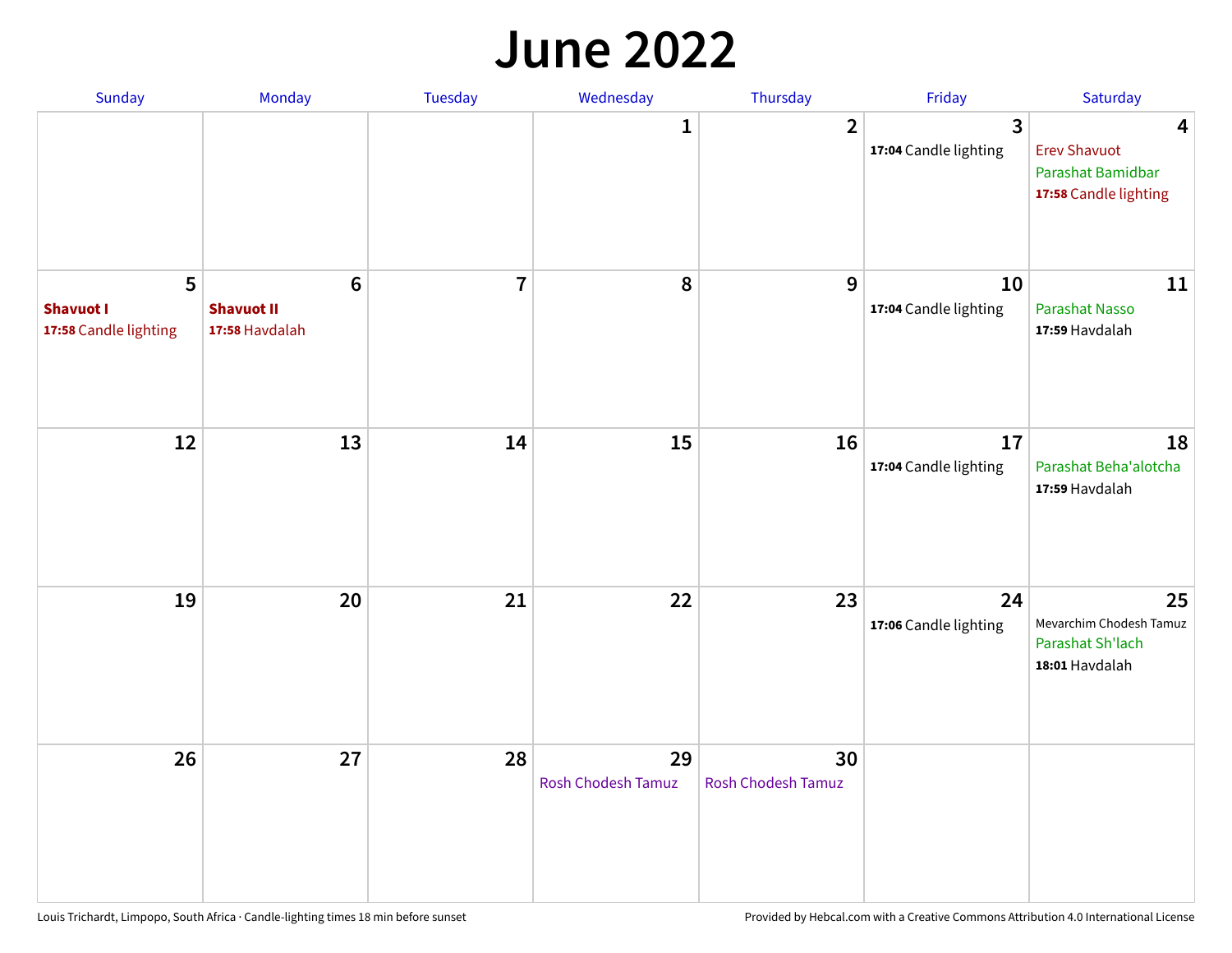## **July 2022**

| Sunday                                                           | Monday                  | Tuesday | Wednesday | Thursday       | Friday                                         | Saturday                                                                |
|------------------------------------------------------------------|-------------------------|---------|-----------|----------------|------------------------------------------------|-------------------------------------------------------------------------|
|                                                                  |                         |         |           |                | $\mathbf{1}$<br>17:08 Candle lighting          | $\overline{2}$<br>Parashat Korach<br>18:03 Havdalah                     |
| $\mathbf{3}$                                                     | $\overline{\mathbf{4}}$ | 5       | $\bf 6$   | $\overline{7}$ | $\pmb{8}$<br>17:11 Candle lighting             | 9<br>Parashat Chukat<br>18:05 Havdalah                                  |
| 10                                                               | 11                      | 12      | 13        | 14             | 15<br>17:13 Candle lighting                    | 16<br><b>Parashat Balak</b><br>18:08 Havdalah                           |
| 17<br>05:30 Fast begins<br><b>Tzom Tammuz</b><br>18:02 Fast ends | 18                      | 19      | 20        | 21             | 22<br>17:16 Candle lighting                    | 23<br>Mevarchim Chodesh Av<br><b>Parashat Pinchas</b><br>18:11 Havdalah |
| 24                                                               | 25                      | 26      | 27        | 28             | 29<br>Rosh Chodesh Av<br>17:19 Candle lighting | 30<br>Parashat Matot-Masei<br>18:13 Havdalah                            |
| 31                                                               |                         |         |           |                |                                                |                                                                         |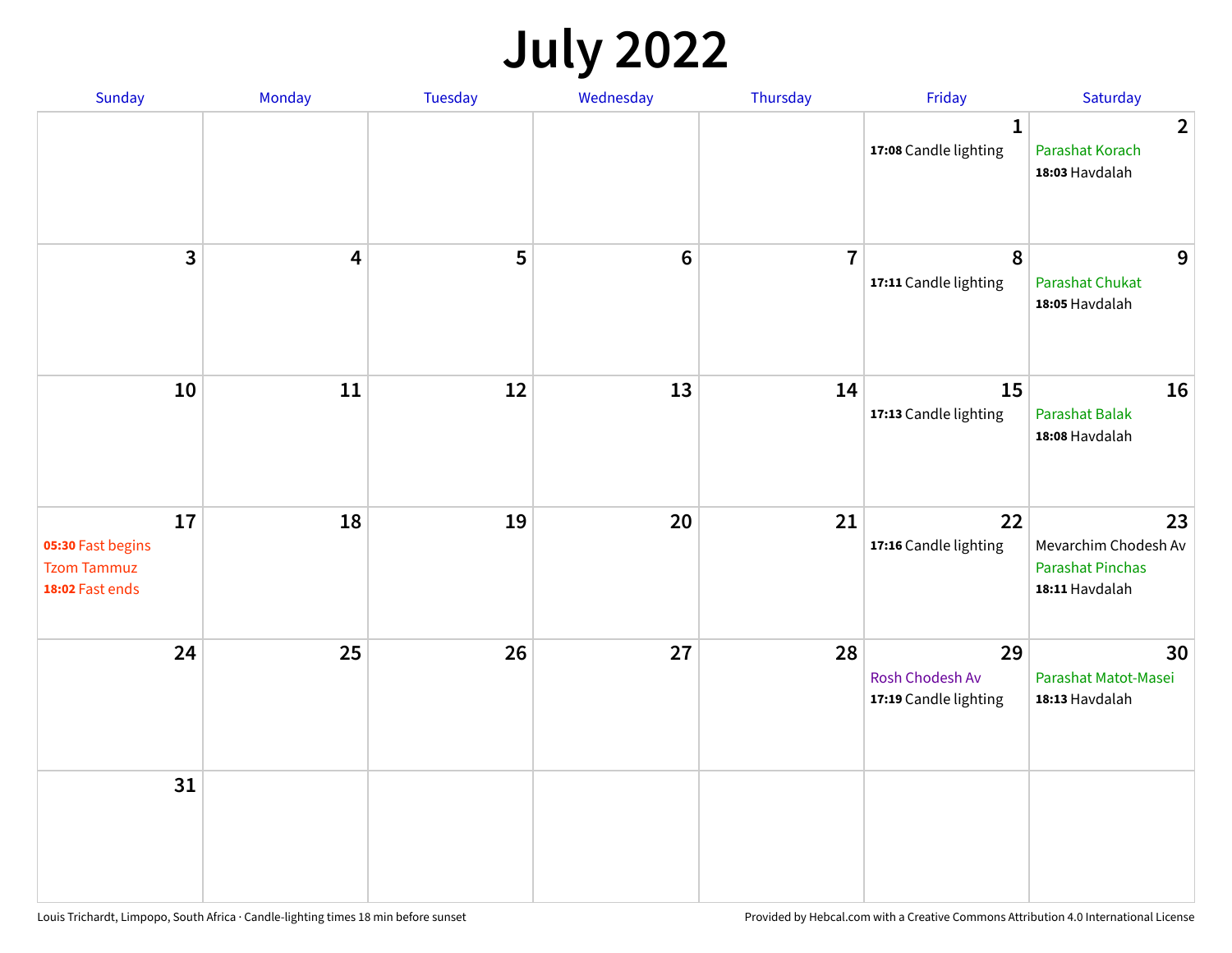## **August 2022**

| Sunday                                                      | Monday       | Tuesday      | Wednesday | Thursday | Friday                                 | Saturday                                                                                                                       |
|-------------------------------------------------------------|--------------|--------------|-----------|----------|----------------------------------------|--------------------------------------------------------------------------------------------------------------------------------|
|                                                             | $\mathbf{1}$ | $\mathbf{2}$ | 3         | 4        | 5<br>17:22 Candle lighting             | $6\phantom{1}6$<br><b>Shabbat Chazon</b><br>17:41 Fast begins<br>Erev Tish'a B'Av<br><b>Parashat Devarim</b><br>18:16 Havdalah |
| $\overline{7}$<br>Tish'a B'Av (observed)<br>18:10 Fast ends | 8            | 9            | 10        | 11       | 12<br>Tu B'Av<br>17:25 Candle lighting | 13<br><b>Shabbat Nachamu</b><br>Parashat Vaetchanan<br>18:18 Havdalah                                                          |
| 14                                                          | 15           | 16           | 17        | 18       | 19<br>17:27 Candle lighting            | 20<br>Mevarchim Chodesh Elul<br>Parashat Eikev<br>18:20 Havdalah                                                               |
| 21                                                          | 22           | 23           | 24        | 25       | 26<br>17:30 Candle lighting            | 27<br><b>Rosh Chodesh Elul</b><br>Parashat Re'eh<br>18:22 Havdalah                                                             |
| 28<br>Rosh Hashana LaBehemot<br>Rosh Chodesh Elul           | 29           | 30           | 31        |          |                                        |                                                                                                                                |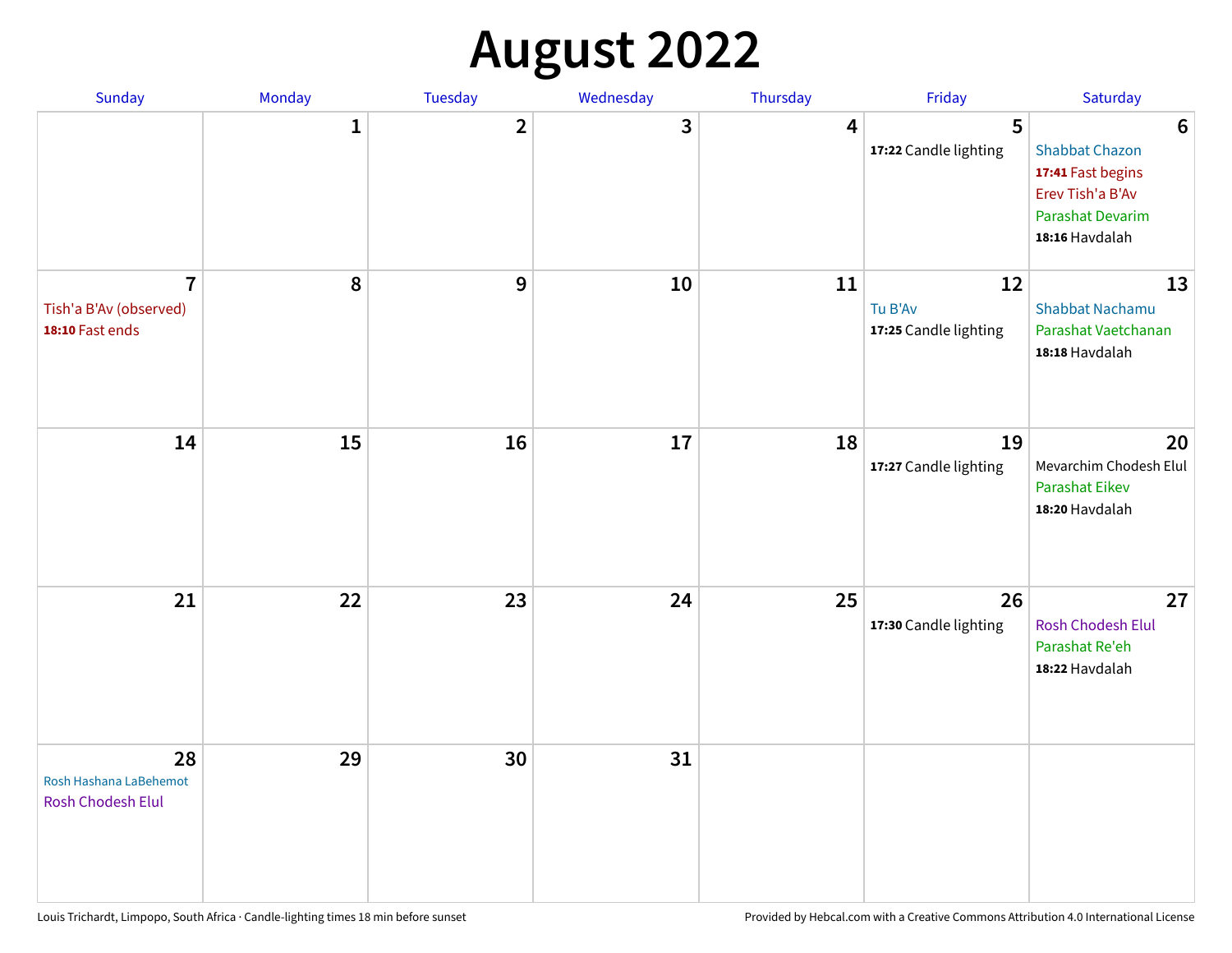## **September 2022**

| Sunday                                           | Monday                                           | Tuesday                                        | Wednesday                                                          | Thursday     | Friday                                  | Saturday                                                  |
|--------------------------------------------------|--------------------------------------------------|------------------------------------------------|--------------------------------------------------------------------|--------------|-----------------------------------------|-----------------------------------------------------------|
|                                                  |                                                  |                                                |                                                                    | $\mathbf{1}$ | $\overline{2}$<br>17:32 Candle lighting | 3<br><b>Parashat Shoftim</b><br>18:24 Havdalah            |
| $\overline{\mathbf{4}}$                          | 5                                                | $6\phantom{1}6$                                | $\overline{7}$                                                     | 8            | 9<br>17:34 Candle lighting              | 10<br>Parashat Ki Teitzei<br>18:26 Havdalah               |
| $11\,$                                           | 12                                               | 13                                             | 14                                                                 | 15           | 16<br>17:36 Candle lighting             | 17<br>Leil Selichot<br>Parashat Ki Tavo<br>18:28 Havdalah |
| 18                                               | 19                                               | 20                                             | 21                                                                 | 22           | 23<br>17:38 Candle lighting             | 24<br>Parashat Nitzavim<br>18:30 Havdalah                 |
| 25<br>Erev Rosh Hashana<br>17:39 Candle lighting | 26<br>Rosh Hashana 5783<br>18:31 Candle lighting | 27<br><b>Rosh Hashana II</b><br>18:31 Havdalah | 28<br>04:37 Fast begins<br><b>Tzom Gedaliah</b><br>18:26 Fast ends | 29           | 30<br>17:41 Candle lighting             |                                                           |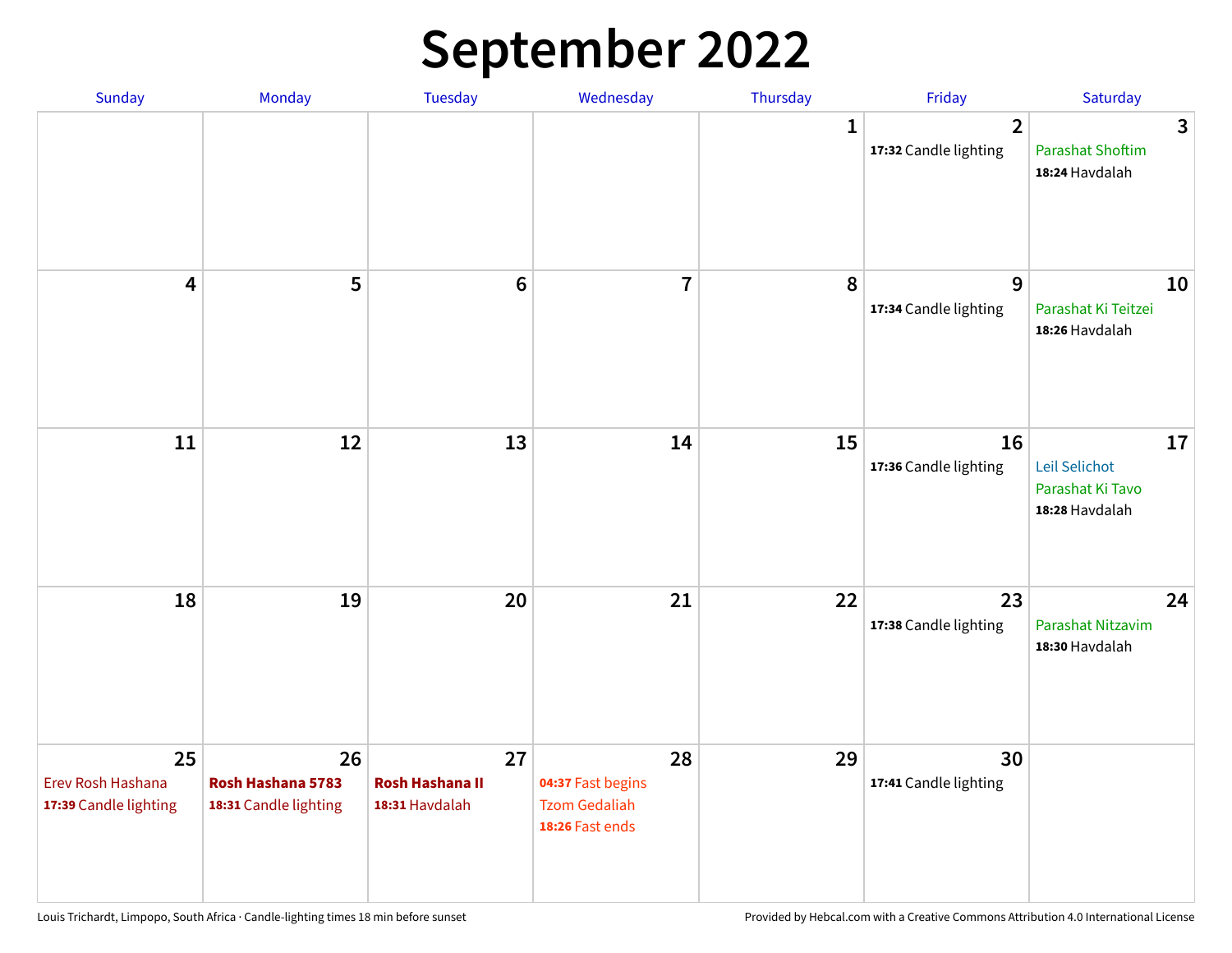## **October 2022**

| <b>Sunday</b>                                            | Monday                                               | <b>Tuesday</b>                                       | Wednesday                                | Thursday               | Friday                                         | Saturday                                                                |
|----------------------------------------------------------|------------------------------------------------------|------------------------------------------------------|------------------------------------------|------------------------|------------------------------------------------|-------------------------------------------------------------------------|
|                                                          |                                                      |                                                      |                                          |                        |                                                | 1<br><b>Shabbat Shuva</b><br>Parashat Vayeilech<br>18:33 Havdalah       |
| $\overline{2}$                                           | 3                                                    | 4<br><b>Erev Yom Kippur</b><br>17:42 Candle lighting | 5<br><b>Yom Kippur</b><br>18:34 Havdalah | 6                      | $\overline{7}$<br>17:43 Candle lighting        | 8<br>Parashat Ha'Azinu<br>18:36 Havdalah                                |
| 9<br><b>Erev Sukkot</b><br>17:44 Candle lighting         | 10<br><b>Sukkot I</b><br>18:36 Candle lighting       | 11<br><b>Sukkot II</b><br>18:37 Havdalah             | 12<br>Sukkot III (CH"M)                  | 13<br>Sukkot IV (CH"M) | 14<br>Sukkot V (CH"M)<br>17:46 Candle lighting | 15<br>Sukkot VI (CH"M)<br>18:39 Havdalah                                |
| 16<br>Sukkot VII (Hoshana Raba)<br>17:47 Candle lighting | 17<br><b>Shmini Atzeret</b><br>18:40 Candle lighting | 18<br><b>Simchat Torah</b><br>18:40 Havdalah         | 19                                       | 20                     | 21<br>17:49 Candle lighting                    | 22<br>Mevarchim Chodesh Cheshvan<br>Parashat Bereshit<br>18:42 Havdalah |
| 23                                                       | 24                                                   | 25<br>Rosh Chodesh Cheshvan                          | 26<br><b>Rosh Chodesh Cheshvan</b>       | 27                     | 28<br>17:52 Candle lighting                    | 29<br><b>Parashat Noach</b><br>18:46 Havdalah                           |
| 30                                                       | 31                                                   |                                                      |                                          |                        |                                                |                                                                         |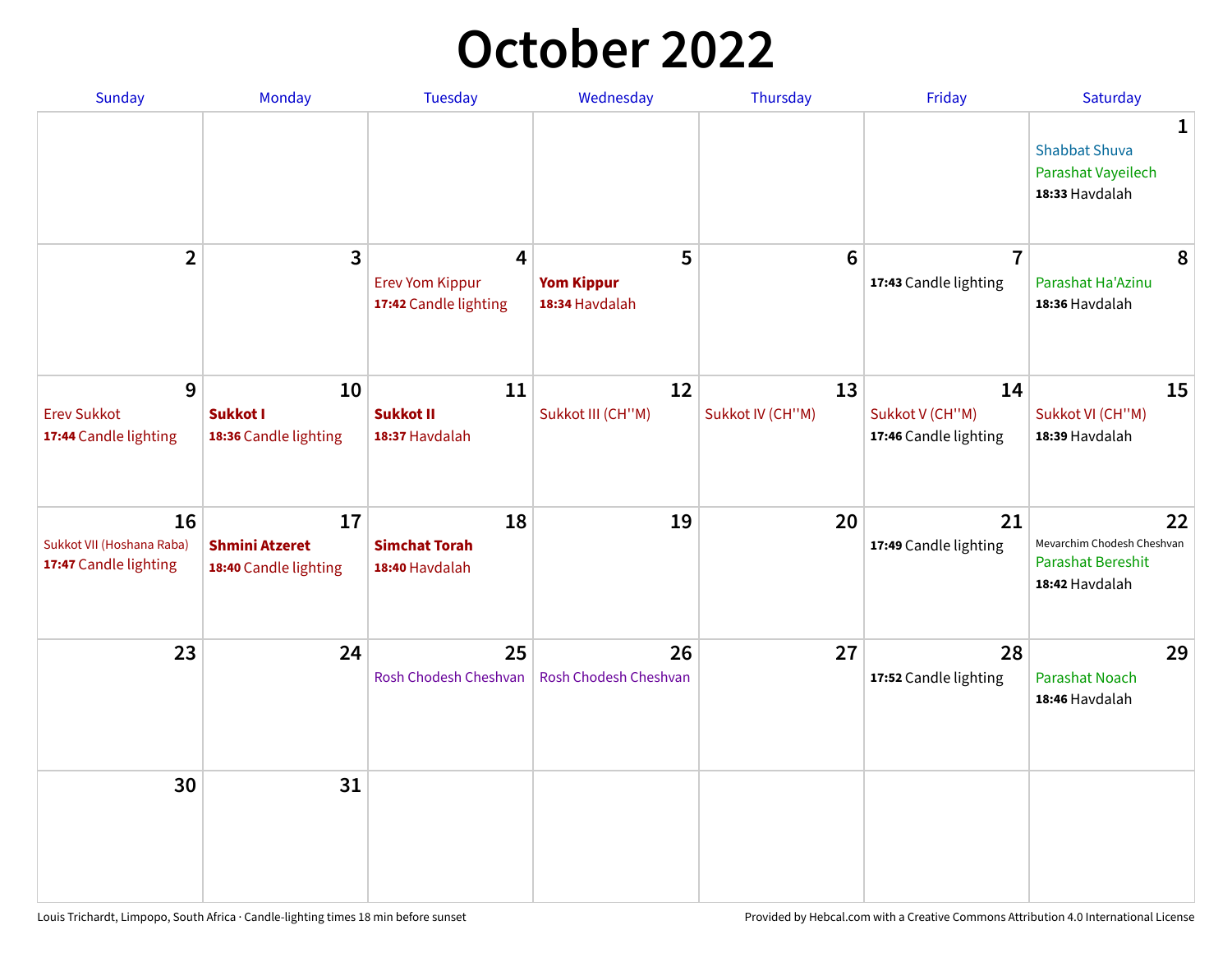### **November 2022**

| Sunday         | Monday         | Tuesday                             | Wednesday      | Thursday                  | Friday                                             | Saturday                                                                 |
|----------------|----------------|-------------------------------------|----------------|---------------------------|----------------------------------------------------|--------------------------------------------------------------------------|
|                |                | 1<br>Yom HaAliyah School Observance | $\overline{2}$ | $\overline{3}$            | $\overline{\mathbf{4}}$<br>17:56 Candle lighting   | 5<br>Parashat Lech-Lecha<br>18:51 Havdalah                               |
| $6\phantom{a}$ | $\overline{7}$ | 8                                   | $\mathbf{9}$   | 10                        | 11<br>18:01 Candle lighting                        | 12<br>Parashat Vayera<br>18:56 Havdalah                                  |
| 13             | 14             | 15                                  | 16             | 17                        | 18<br>18:05 Candle lighting                        | 19<br>Mevarchim Chodesh Kislev<br>Parashat Chayei Sara<br>19:01 Havdalah |
| 20             | 21             | 22                                  | 23<br>Sigd     | 24<br>Rosh Chodesh Kislev | 25<br>Rosh Chodesh Kislev<br>18:10 Candle lighting | 26<br><b>Parashat Toldot</b><br>19:06 Havdalah                           |
| 27             | 28             | 29                                  | 30             |                           |                                                    |                                                                          |